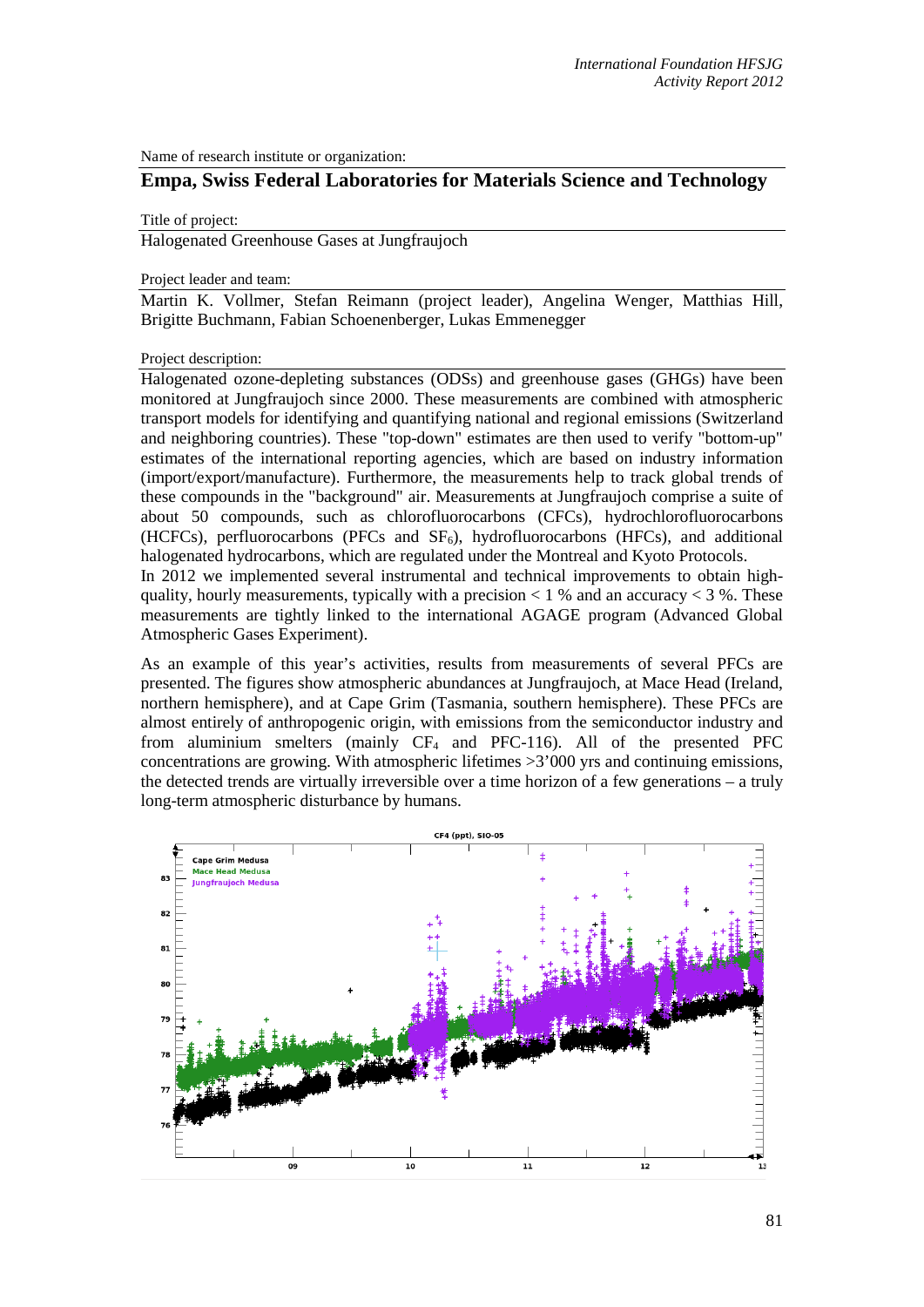*International Foundation HFSJG Activity Report 2012*

*Figure 1. PFC-14 (CF4) at three AGAGE stations for the period 2008 – 2012. The x-label defines years, the y-label dry-air mole fractions in parts per trillion (ppt). Measurements are shown for Cape Grim (southern hemisphere) in black, for Mace Head (east coast Ireland) in green, and Jungfraujoch (Switzerland) in purple. CF4 is an extremely long-lived anthropogenic gas (50'000 – 100'000 yrs) in the atmosphere.*



*Figure 2. Same as Fig. 1 but for the long-lived PFC-116 (* $C_2F_6$ *). As opposed to CF4 (Fig. 1), there are virtually no regional emissions detected at Jungfraujoch.* 



*Figure 3. Same as Fig. 1 but for the long-lived PFC-218 (C<sub>3</sub>F<sub>8</sub>). There are virtually no regional emissions detected at Jungfraujoch. Compared to the compounds shown in Fig. 1 and 2, atmospheric growth and the inter-hemispheric gradients are small.*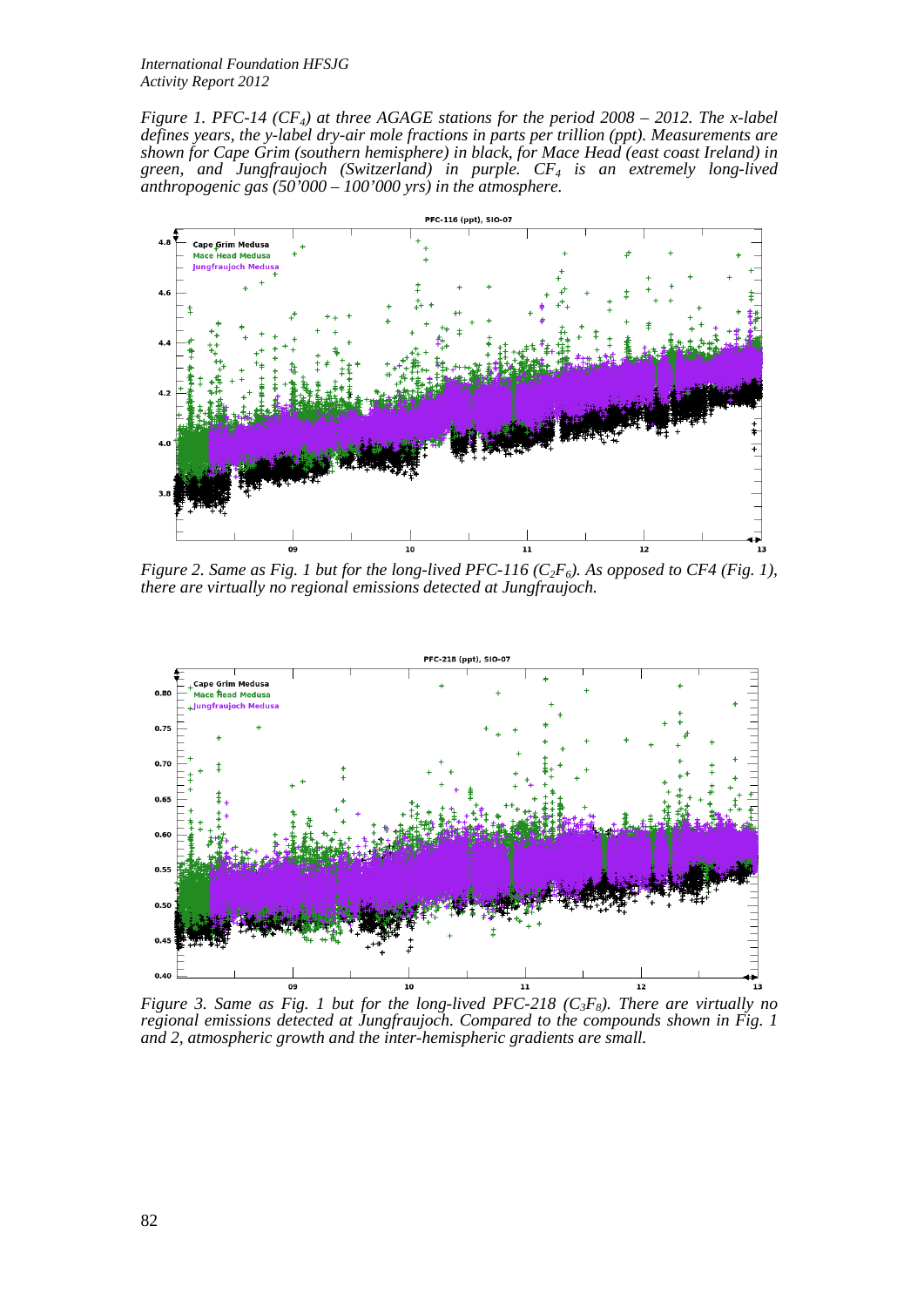

*Figure 4. Same as Fig. 1 but for the long-lived PFC-318 (cyclo-C4F8). There are virtually no regional emissions detected at Jungfraujoch. Jungfraujoch has the longest in-situ measurement record of all the AGAGE stations. Measurements before mid-2009 were of lower precision (hence the pronounced vertical spread) due to lower atmospheric abundance and instrumental limitations.* 



*Figure 5. Same as Fig. 1 but for the long-lived*  $C_6F_{14}$ *. There are virtually no regional emissions detected at Jungfraujoch. So far, no significant growth and inter-hemispheric gradient can be seen.*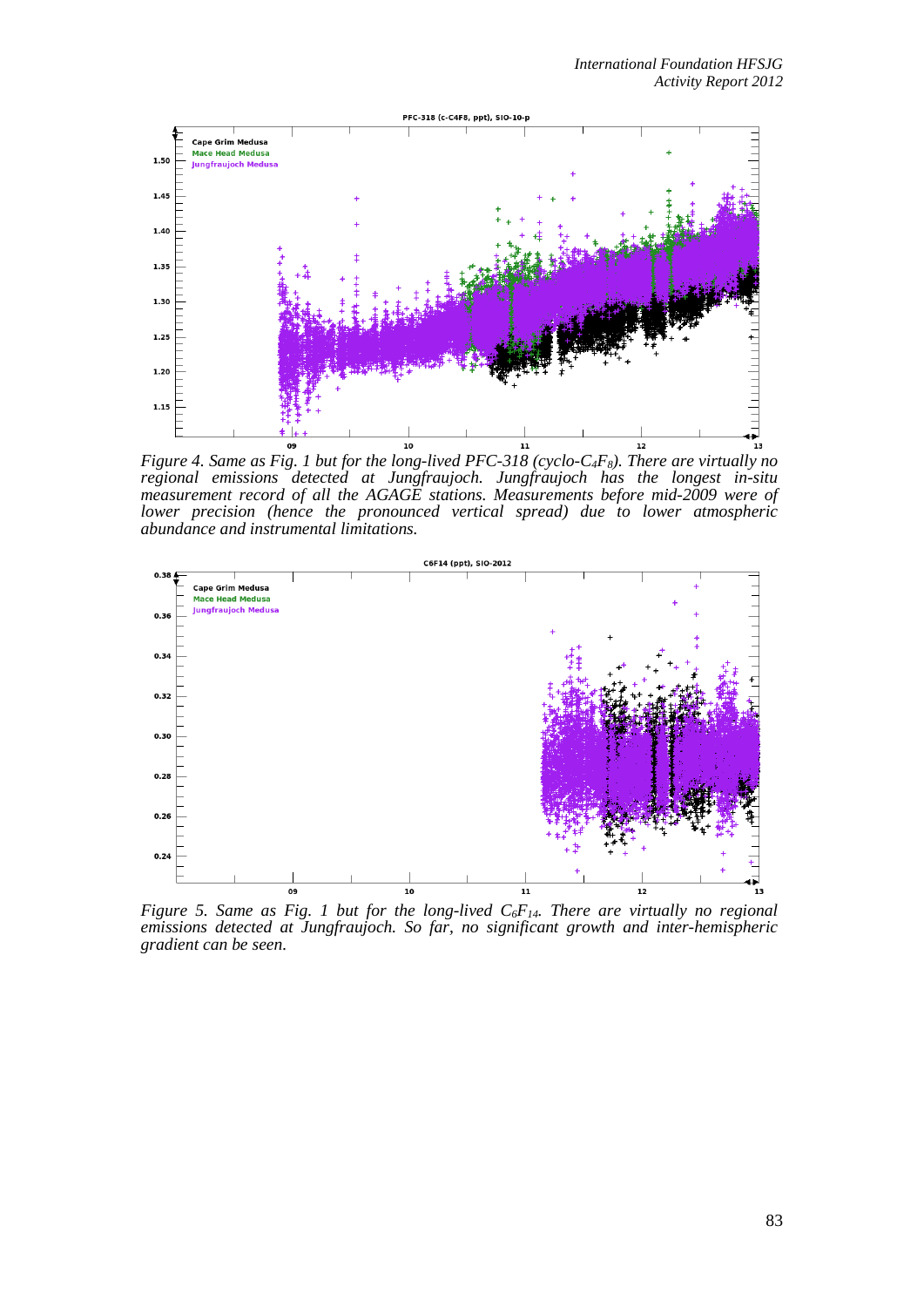

*Figure 6. Same as Fig. 1 but for*  $SF_6$ *. The atmospheric growth rate is*  $\sim$ 4%/yr. *There is a pronounced difference between the southern and the northern hemisphere, and both Jungfraujoch and Mace Head measurements show frequent regional pollution events.*

### Key words:

Halogenated ozone-depletion substances (ODS), greenhouse gases (GHG), perfluorinated carbons (PFCs)

#### Internet data bases:

URL: http://empa.ch/abt134 URL: http://agage.eas.gatech.edu

Collaborating partners/networks:

Bundesamt für Umwelt (BAFU) / Federal Office for the Environment (FOEN) Global Atmosphere Watch (GAW), World Meteorological Organization (WMO) Advanced Global Atmospheric Gases Experiment (AGAGE)

Scientific publications and public outreach 2012:

# **Refereed journal articles and their internet access**

Brunner, D., S. Henne, C.A. Keller, S. Reimann, M.K. Vollmer, S. O'Doherty, M. Maione, An extended Kalmanfilter for regional scale inverse emission estimation, Atmos. Chem. Phys., 12, 3455–3478, 2012. http://www.atmos-chem-phys.net/12/3455/2012/acp-12-3455-2012.pdf

Henne, S., D. Shallcross, S. Reimann, X. Ping, D. Brunner, S. O'Doherty and B. Buchmann, Future emissions and atmospheric fate of HFC-1234yf from mobile air conditioners in Europe, Environ. Sci. Technol., **46,** 3, 1650- 1658, doi: 10.1021/es2034608, 2012.

http://www.ncbi.nlm.nih.gov/pubmed/22225403

Ruckstuhl, A.F., S. Henne, S. Reimann, M. Steinbacher, B. Buchmann, C. and Hueglin, Robust extraction of baseline signal of atmospheric trace species using local regression, Atmos. Meas. Tech., 5, 2613-2624, 2012. http://www.atmos-meas-tech.net/5/2613/2012/amt-5-2613-2012.pdf

Saikawa, E., M. Rigby, R. G. Prinn, S. A. Montzka, B. R. Miller, L. J. M. Kuijpers, P. J. B. Fraser, M. K. Vollmer, et al., Global and regional emissions estimates for HCFC-22, Atmos. Chem. Phys., **12**, 10033-10050, doi: 10.5194/acp-12-10033-2012, 2012.

http://www.atmos-chem-phys.net/12/10033/2012/acp-12-10033-2012.pdf

Velders, G.J.M., A.R. Ravishankara, M.K. Miller, M.J. Molina, J. Alcamo, J.S. Daniel, D.W. Fahey, S.A. Montzka, and S. Reimann, Reducing HFC influence: Preserving Montreal Protocol climate benefits, Science, **335**, 922-923, doi: 10.1126/science.1216414, 2012.

http://www.sciencemag.org